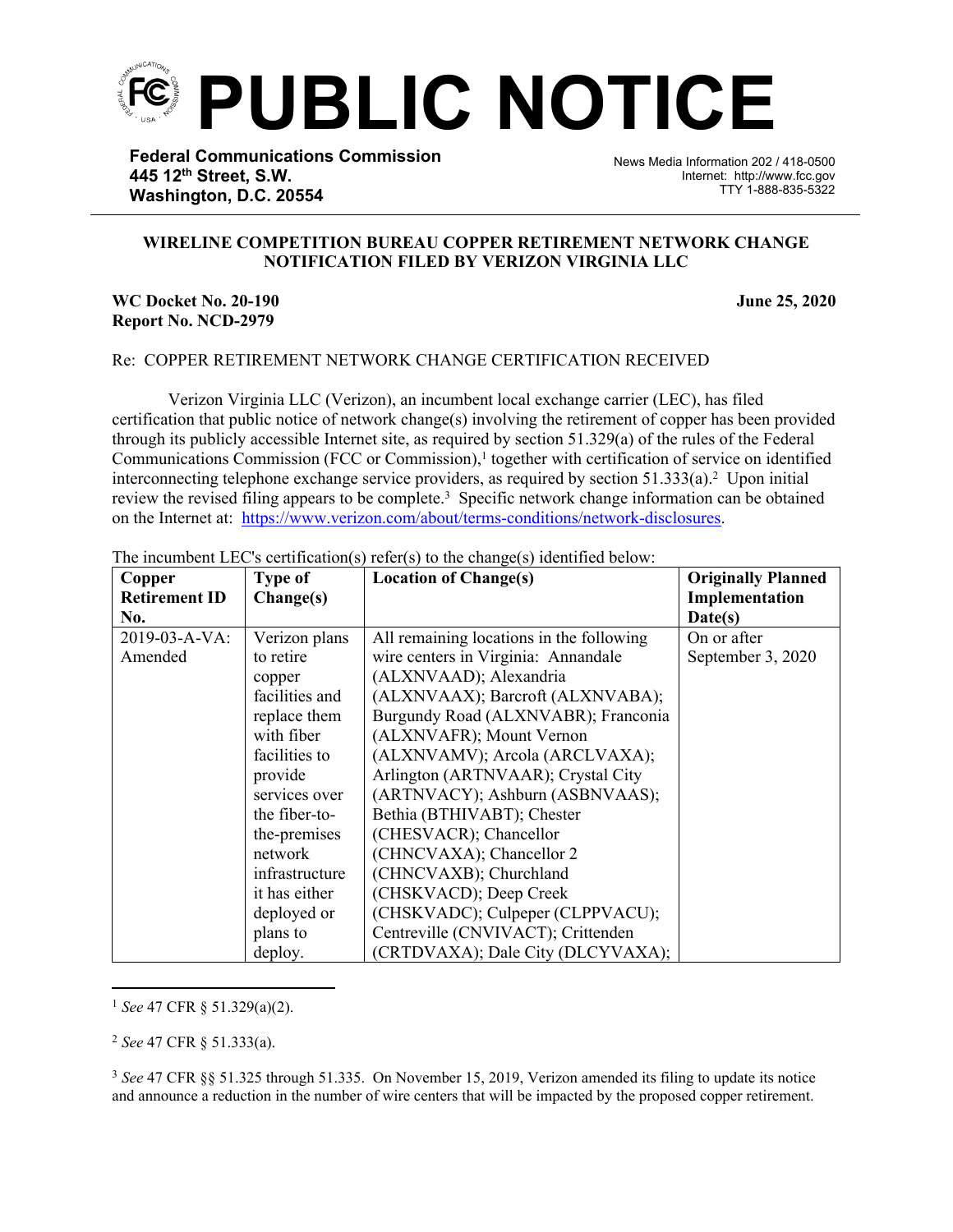| Fredericksburg (FRBGVAFB); Lee Hill  |  |
|--------------------------------------|--|
| (FRBGVALH); Braddock Road            |  |
| (FRFXVABF); Fairfax (FRFXVAFF);      |  |
| Great Bridge (GRBRVAXA); Battlefield |  |
| (GRBRVAXB); Great Falls              |  |
| (GRFLVAGF); Groveton (GVTNVAGR);     |  |
| Aberdeen Road (HMPNVAAB);            |  |
| Drummonds Corner (HMPNVADC);         |  |
| Queen Street (HMPNVAQN); Hopewell    |  |
| (HPWLVAHW); Dulles Corner            |  |
| (HRNDVADU); Herndon (HRNDVAHE);      |  |
| Sterling Park (HRNDVAST); Haymarket  |  |
| (HYMRVAXA); Independent Hill         |  |
| (INHLVAXA); King George              |  |
| (KGGRVAXA); Gunston (LRTNVAGU);      |  |
| Lorton (LRTNVAXA); Leesburg          |  |
| (LSBGVALB); Mechanicsville           |  |
| (MCHVVAMV); Lewinsville              |  |
| (MCLNVALV); Midlothian               |  |
| (MDLTVAMD); Manassas                 |  |
| (MNSSVAXA); Nokesville               |  |
| (NKVLVAXA); Huntington               |  |
| (NWNWVAHU); Harpersville             |  |
| (NWNWVAHV); Jefferson                |  |
| (NWNWVAJF); Nettles Drive            |  |
| (NWNWVAND); Yorktown                 |  |
| (NWNWVAYK); Occoquan                 |  |
| (OCQNVAXA); Purcellville             |  |
| (PCVLVAPV); Princess Anne            |  |
| (PRANVAXA); Providence Forge         |  |
| (PRFRVAPF); Petersburg (PTBGVAPB);   |  |
| Hodges Ferry (PTMOVAHF); High Street |  |
| (PTMOVAHS); Cogbill (RCMDVACG);      |  |
| Rich - Gaskins Road (RCMDVAGK);      |  |
| Grace Street (RCMDVAGR); Gayton      |  |
| Road (RCMDVAGY); Hull Street         |  |
| (RCMDVAHL); Hermitage                |  |
| (RCMDVAHR); Hungary Spring           |  |
| (RCMDVAHS); Turner Road              |  |
| (RCMDVAIT); Logan (RCMDVALS);        |  |
| Pemberton (RCMDVAPE); Patterson      |  |
| (RCMDVAPS); Randall Avenue           |  |
| (RCMDVARA); Sandston (SNTNVASS);     |  |
| Stephens City (STCYVASC); Stafford   |  |
| (STFRVAXA); Toano (TOANVATO);        |  |
| Triangle (TRNGVAXA); Vienna          |  |
| (VINNVAVN); Chinese Corner           |  |
| (VRBHVACC); Indian River Road        |  |
| (VRBHVAIR); Plaza Trail (VRBHVAPT);  |  |
| Robbins Corner (VRBHVARC); Salem     |  |
| Road (VRBHVASR); Virginia Beach 32nd |  |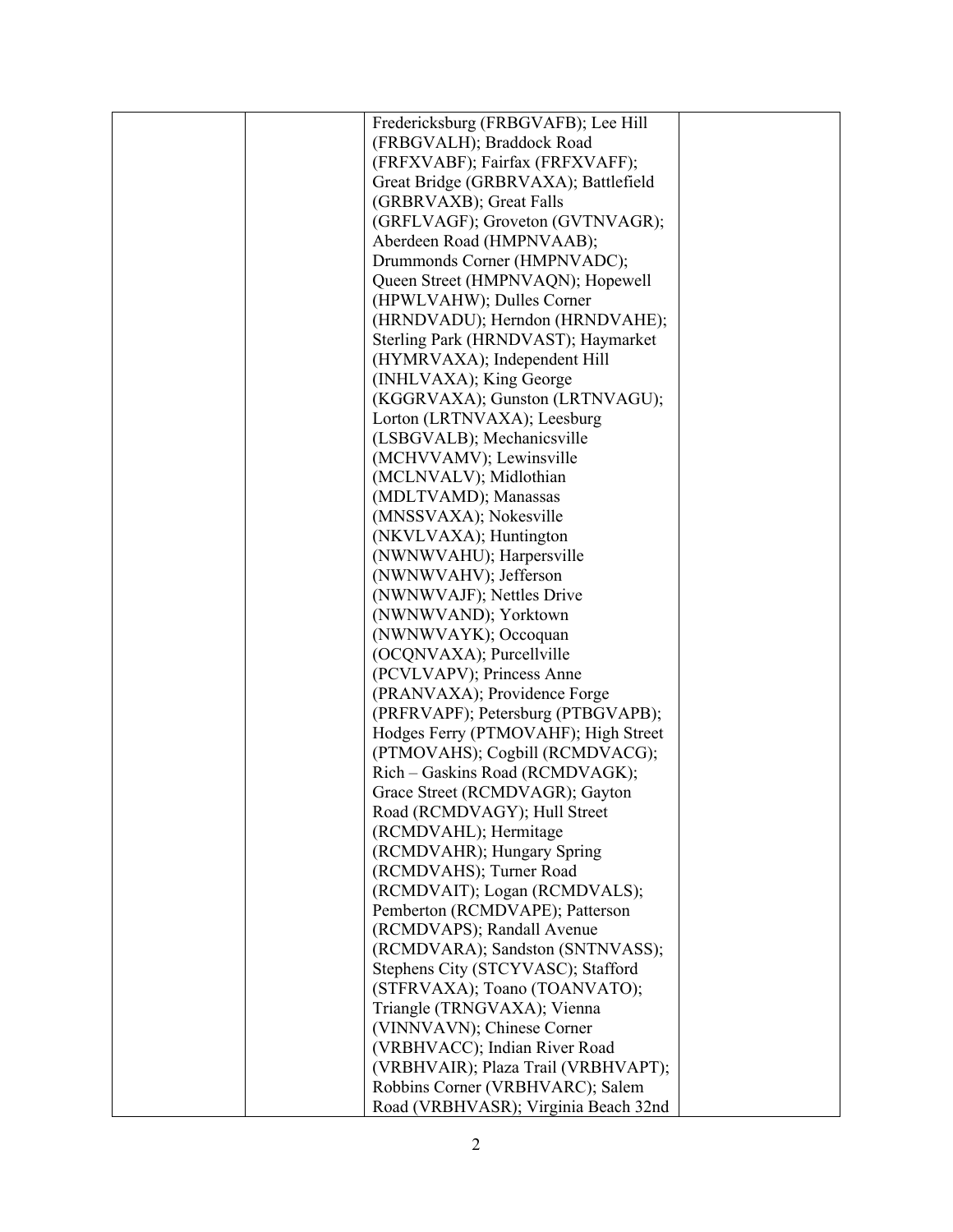| St. (VRBHVAVB); Williamsburg<br>(WLBGVAWM) $&$ Winchester |  |
|-----------------------------------------------------------|--|
| (WNCHVAWC).                                               |  |

Incumbent LEC contact: Jennifer E. Pelzman Manager, Legal Support – Federal Regulatory and Legal Affairs Verizon 1300 I Street, N.W., Suite 500 East Washington, D.C. 20005 Phone: (202) 515-2463

An objection to an incumbent LEC's copper retirement notice may be filed by an information service provider or telecommunications service provider that directly interconnects with the incumbent LEC's network. Such objections must be filed with the Commission, and served on the incumbent LEC, no later than the ninth business day following the release of this Public Notice.<sup>4</sup> The effective implementation date(s) of network changes referenced in standard copper retirement notices are subject to the FCC public notice periods described under section  $51.333(b)(2)$ .<sup>5</sup> For purposes of computation of time when filing a petition for reconsideration, application for review, or petition for judicial review of the Commission's decision, the date of "public notice" shall be the later of 90 days after the release date of this Public Notice, or the release date of any further public notice or order announcing final action, as applicable. Should no petitions for reconsideration, applications for review, or petitions for judicial review be timely filed, the proceeding listed in this Public Notice shall be terminated, and the docket will be closed.

Information service providers and telecommunications service providers that directly interconnect with the incumbent LEC's network may file objections, and other interested parties may file comments, regarding this network change notice using the Internet by accessing the ECFS: [http://apps.fcc.gov/ecfs.](http://apps.fcc.gov/ecfs) Filers should follow the instructions provided on the Web site for submitting comments. Generally, only one copy of an electronic submission must be filed. In completing the transmittal screen, filers should include their full name, U.S. Postal Service mailing address, and the applicable docket number. Interested parties also may comment on this network change notice by sending an e-mail to [NetworkChange@fcc.gov.](mailto:NetworkChange@fcc.gov) The subject line of the e-mail must include the correct NCD Report Number or docket number in order for the comments to be considered in conjunction with this proceeding. All information submitted including names and addresses will be publicly available via the web.

Parties who choose to file paper copies must file an original and one copy of each filing. Such filings can be sent by commercial overnight courier, or by first-class or overnight U.S. Postal Service mail.<sup>6</sup> All filings must be addressed to the Commission's Secretary, Office of the Secretary, Federal

<sup>4</sup> *See* 47 CFR § 51.333(c).

<sup>5</sup> *See* 47 CFR § 51.333(b)(2). In the absence of filed objections, a notice of copper retirement usually will be deemed final on the 90th day after the release of the Commission's public notice of the filing pursuant to section 51.333(b)(2). However, notice of copper retirement involving facilities that are not being used to provision services to any customers, usually will be deemed final on the 15th day after the release of the Commission's public notice of the filing. *Id*.

<sup>&</sup>lt;sup>6</sup> In response to the COVID-19 pandemic, the FCC has closed its current hand-delivery filing location at FCC Headquarters. We encourage outside parties to take full advantage of the Commission's electronic filing system. Any party that is unable to meet the filing deadline due to the building closure may request a waiver of the comment